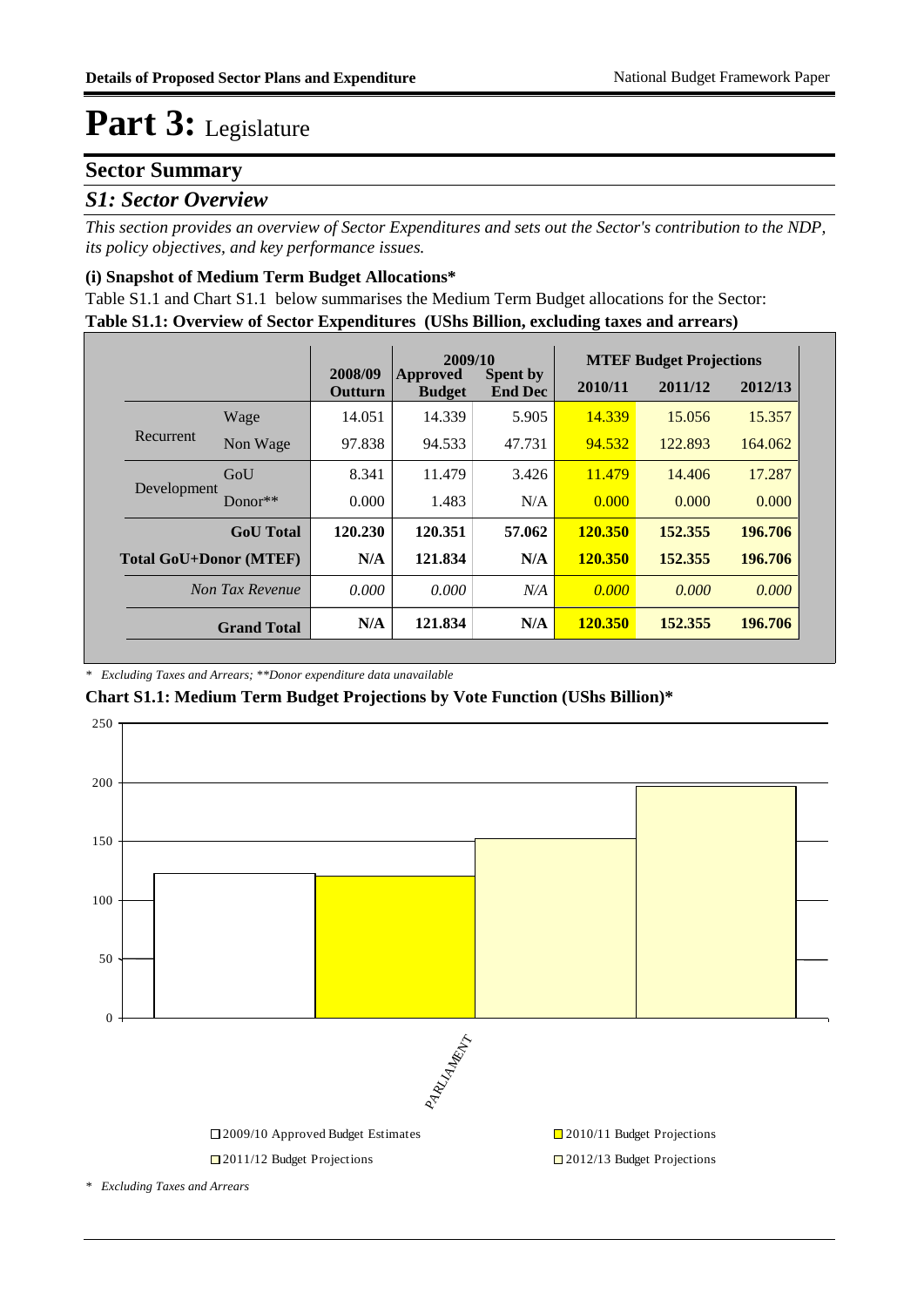### **Sector Summary**

#### **(ii) Sector Contributions to the National Development Plan**

#### **(iii) Medium Term Sector Policy Objectives**

The sector objectives which guide medium term outputs and resource allocations are:

- *(a) To improve attendance and participation in Plenary sittings and Committee meetings.*
- *(b) To strengthen oversight role of Parliament.*

*(c) To commence construction of a new Chamber of Parliament with adequate seating space for Members of Parliament.* 

- *(d) To provide the tools necessary for Members and Staff to perform their duties well.*
- *(e) To improve the quality of support services to Members of Parliament*

#### **(iv) Key Policy Implementation Issues to be addressed over the Medium Term**

The sector considers the following issues crucial to address over the medium term, to improve sector performance and the achievement of sector objectives

- *Improve attendance in Committees and the Plenary*
- *Improve the quality of debate*
- *Provide adequate seating space in the Chamber*
- *Provide adequate tools for work for Members and Staff*

### *S2: Past Sector Performance and Medium Term Plans*

*This section describes past and future performance, in terms of sector outcomes, key sector outputs, costs and plans to address key sector performance issues.* 

#### **(i) Sector Outcomes and the Achievement of Sector Objectives**

The planned outputs in Legislation, Committee Services, Parliamentary Welfare and Capacity Building of Parliament once achieved will have an impact by generating outcomes such as good laws to regulate political, social and economic life of the citizens of Uganda. The oversight work of Committee of Parliament will ensure that the Executive accounts for all the resources allocated by improving the delivery of services in all sectors. There would also be improved amenities and equipment for use by Members and staff of Parliament through provision of a new Chamber, office and other equipment.

#### **Table S2.1: Current Status and Future Forecasts for Sector Outcomes**

| <b>Outcome and Outcome Indicator</b>                                                          | <b>Baseline</b> | <b>Medium Term Forecast</b> |
|-----------------------------------------------------------------------------------------------|-----------------|-----------------------------|
| Attendance and participation in Plenary sittings and Committee meetings increased<br>Outcome: |                 |                             |
| % Committee meetings with quorum attendance                                                   | 45% (2008/09)   | 2010/11(46%)                |
| % Plenary sittings with quorum attendance                                                     | 48% (2008/09)   | 2010/11(40%)                |
| The oversight role of Parliament protected and strengthened<br>Outcome:                       |                 |                             |
| % rating of public perception of % rating of public perception of                             | TBC (TBC)       | 2010/11(30%)                |
| Parliament's independence of the Executive in decision making                                 |                 |                             |
| % decisions made by Parliament implemented in a timely manner                                 | TBC (TBC)       | 2010/11(20%)                |
| Quality of support services to MPs improved<br>Outcome:                                       |                 |                             |
| Timely provision of monthly allowances and transport logistics to MPs 100% (2008/09)          |                 | 2010/11 (100%)              |
| % adequacy of Field Visit facilitation; Field reports drafted within the                      | 90% (2008/09)   | 2010/11(95%)                |
| timeframe                                                                                     |                 |                             |
| % of MPS provided with medical facilitation                                                   | 100% (2008/09)  | 2010/11 (100%)              |

#### **(ii) Past and Future Planned Sector Outputs**

*Performance for the first half of the 2009/10 financial year*

Legislation:

12 Bills and 27 Motions passed; 17 Reports adopted; 26 Questions for Oral Answers responded to; 27 Ministerial and other Statements disposed; 14 Papers presented; 3 Petitions concluded. Standing Committee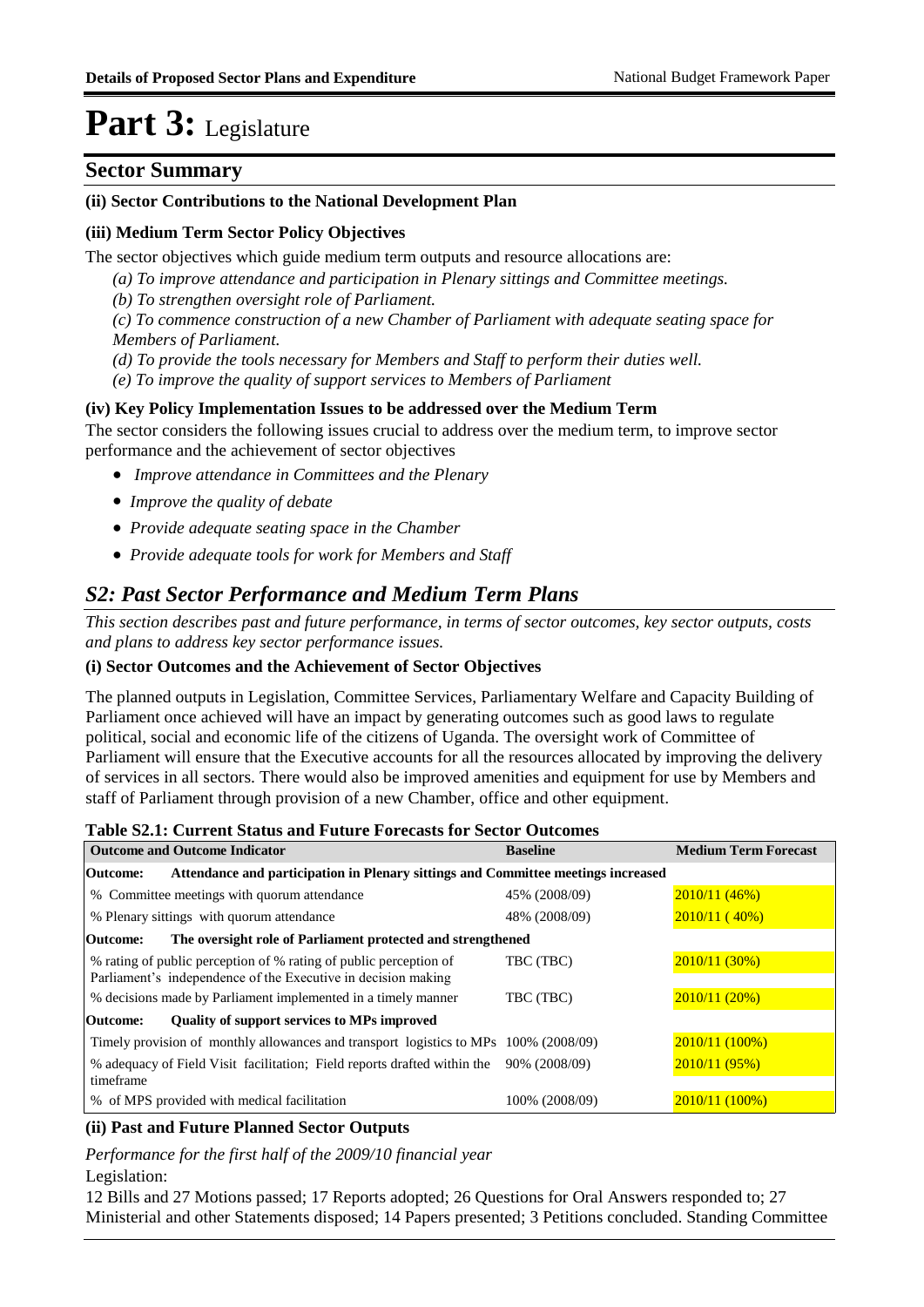### **Sector Summary**

Activities:- 290 Meetings; 44 Reports; 41 Field visits; 5 Public Hearings; 16 Travels Abroad. Sessional Committee Services:- 314 Meetings; 53 Reports; 91 Field visits; 14 Public Hearings; 20 Travels Abroad. Parliamentary Welfare visits arranged; 175 MPs and 87 Members of staff facilitated to Travel Abroad. Structural design for new Parliamentary Chamber and expanded Car park approved. 4 vehicles purchased.

#### **Table S2.2: Past and Medum Term Key Sector Output Indicators\***

|                                                                         |                    | 2009/10          |                                                 | <b>MTEF Projections</b> |                 |                 |  |
|-------------------------------------------------------------------------|--------------------|------------------|-------------------------------------------------|-------------------------|-----------------|-----------------|--|
| Vote Function Key Output<br><b>Indicators and Costs:</b>                | 2008/09<br>Outturn | Approved<br>Plan | Outturn by<br><b>End Dec</b>                    | 2010/11                 | 2011/12         | 2012/13         |  |
| <b>Vote: 104 Parliamentary Commission</b>                               |                    |                  |                                                 |                         |                 |                 |  |
| <b>Vote Function:1551 PARLIAMENT</b>                                    |                    |                  |                                                 |                         |                 |                 |  |
| No. of Petitions concluded                                              | 6                  | 6                | 3                                               | 6                       | $\overline{7}$  | 8               |  |
| <b>Bills</b> passed                                                     | 18                 | 25               | 12                                              | 25                      | 30              | 35              |  |
| Motions passed                                                          | 36                 | 30               | 27                                              | 30                      | 35              | 40              |  |
| Ministerial and other Statements<br>disposed                            | 47                 | 48               | 27                                              | 48                      | 50              | 55              |  |
| No. of reports adopted; questions<br>disposed (Legislation)             | (6:13)             | (20:35)          | (17:26)                                         | (26:36)                 | (30:42)         | (35:48)         |  |
| <b>Standing Committee Meetings held</b>                                 | 490                | 280              | 290                                             | 280                     | 285             | 290             |  |
| Field visits and Public hearings<br>(Standing Committee)                | 34                 | 20               | 41                                              | 20                      | 24              | 28              |  |
| Sessional Committee Meetings held                                       | 532                | 460              | 341                                             | 460                     | 465             | 470             |  |
| <b>Sessional Committee Reports issued</b>                               | 16                 | 38               | 53                                              | 38                      | 42              | 48              |  |
| No. of Public Hearings                                                  | 58                 | 22               | 14                                              | 24                      | 28              | 32              |  |
| Field visits and public hearings<br>(Sessional Committee)               | 35                 | 20               | 91                                              | <b>110</b>              | 115             | 120             |  |
| No. of MPs facilitated to travel<br>Abroad for Conferences              | 228                | 290              | Not reported                                    | 290                     | 300             | Not reported    |  |
| No. (%) MPS given Medical<br>facilitation                               | 259 (100%)         | 259 (100%)       | 344 (100%)                                      | 344 (100%)              | 344 (100%)      | 344 (100%)      |  |
| Value of financial support for<br>constituency development facilitation |                    |                  | UGX 3.19 Bn UGX 3.19 Bn UGX 2.63 Bn UGX 3.36 Bn |                         | <b>UGX 3.36</b> | <b>UGX 3.36</b> |  |
| Vote Function Cost (UShs bn)                                            | N/A                | 121.834          | N/A                                             | 120.350                 | 152.355         | 196.706         |  |
| VF Cost Excluding Donor                                                 | 120.230            | 120.692          | 57.062                                          | 120.350                 | N/A             | N/A             |  |
| <b>Cost of Vote Services (UShs Bn)</b>                                  | N/A                | 121.834          | N/A                                             | 120.350                 | 152.355         | 196.706         |  |
| Vote Cost Excluding Donor                                               | 120.230            | 120.692          | 57.062                                          | 120.350                 | N/A             | N/A             |  |
| <b>Cost of Sector Services (UShs Bn)</b>                                | N/A                | 121.834          | N/A                                             | 120.350                 | 152.355         | 196.706         |  |
| <b>Sector Cost Excluding Donor</b>                                      | 120.230            | 120.692          | 57.062                                          | 120.350                 | N/A             | N/A             |  |

*\* Excludes taxes and arrears; NB Table S5.1 at the end of this section provides more details of outputs planned for 2009/10 and achievements in the first half of 2008/09*

#### *2010/11 Planned Outputs*

Bills and Motions to be passed at a total expenditure of UGX.4.20bn. Meetings, Reports and Field Visits at UGX 2.065bn. Payment of Salaries and Allowances of 322 MPs,259 MPs to benefit from Medical facilitations at total expenditure of UGX 67.516bn.5 Vehicles, 15 Personal Computers and 5 Laser Printers ,Furniture and Fixtures to be purchased at total expenditure of Shs.1.893bn.Constituency Facilitation to be paid to 319 MPs at total expenditure of UGX.3.531bn.

#### *Medium Term Plans*

Projects allocation is for construction of a new Parliamentary Chamber. The retooling of Parliament is also covered under the project and in the medium term, plans are in place to purchase Vehicles, computers, 2 lifts, security equipment and furniture.

#### *Unit Costs for Key Services*

N/A

**Table S2.3: Key Unit Costs of Services in the Sector (Shs '000)**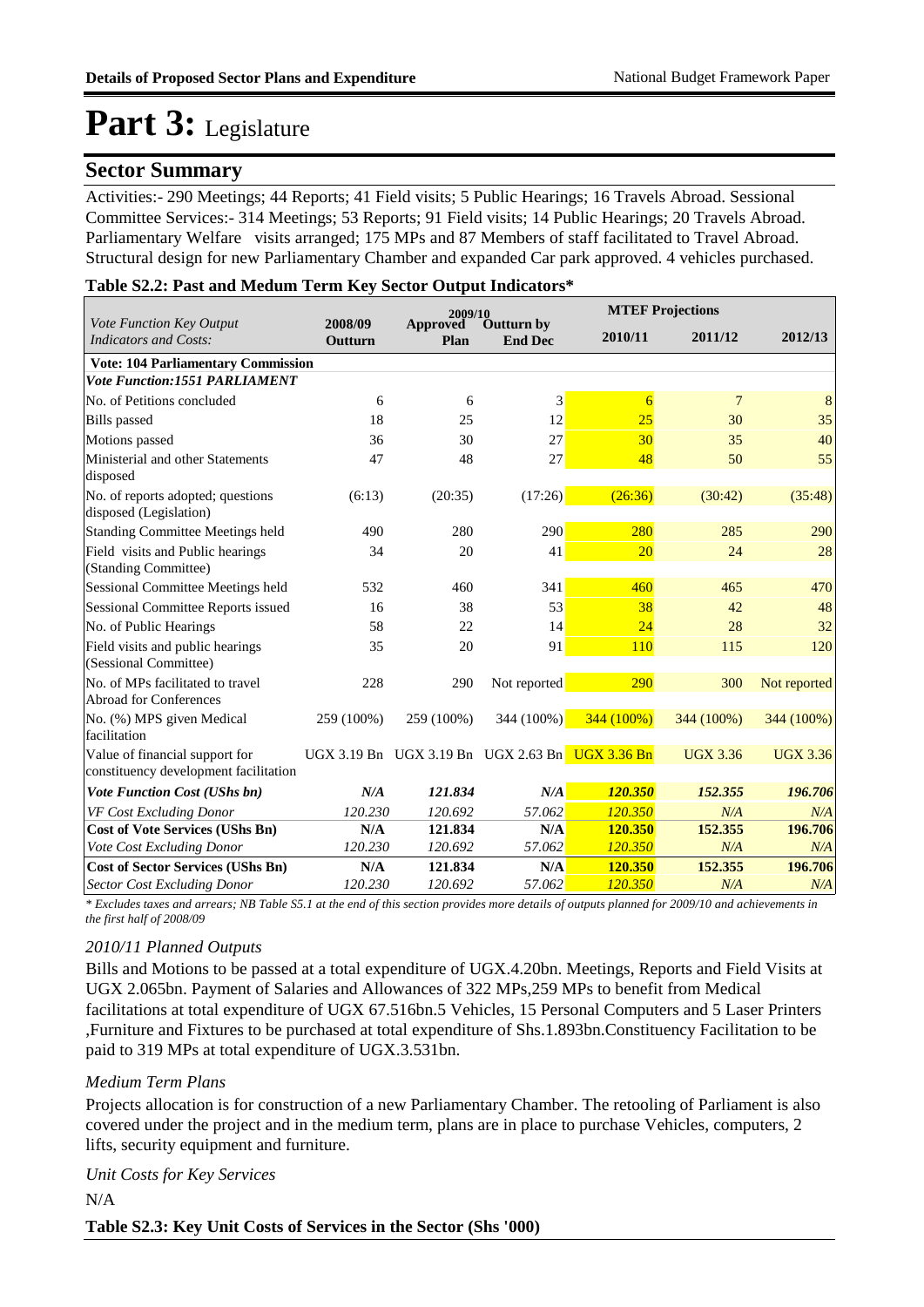### **Sector Summary**

#### **(iii) Plans to Improve Sector Performance**

#### **Table S2.4: Specific 2010/11 Actions and Medium Term Strategy to Improve Sector Performance**

| 2009/10 Planned Actions:<br>2009/10 Actions by Dec:                                                                                                                                                   |                                                                                                                                                                                                                                                                     | 2010/11 Planned Actions:                                                                                                                                                | <b>MT Strategy:</b>                                                                                                                      |  |  |  |  |
|-------------------------------------------------------------------------------------------------------------------------------------------------------------------------------------------------------|---------------------------------------------------------------------------------------------------------------------------------------------------------------------------------------------------------------------------------------------------------------------|-------------------------------------------------------------------------------------------------------------------------------------------------------------------------|------------------------------------------------------------------------------------------------------------------------------------------|--|--|--|--|
| <b>Sector Performance Issue:</b>                                                                                                                                                                      | <b>Improve attendance in Committees and the Plenary</b>                                                                                                                                                                                                             |                                                                                                                                                                         |                                                                                                                                          |  |  |  |  |
| Vote: 104 Parliamentary Commission                                                                                                                                                                    |                                                                                                                                                                                                                                                                     |                                                                                                                                                                         |                                                                                                                                          |  |  |  |  |
| Vote Function: 1551 PARLIAMENT                                                                                                                                                                        |                                                                                                                                                                                                                                                                     |                                                                                                                                                                         |                                                                                                                                          |  |  |  |  |
| Expel members who absent<br>themselves from sittings of<br>the House without leave of<br>absence granted by the<br>Speaker; Introduce MP<br>performance measures.                                     | None                                                                                                                                                                                                                                                                | Expel members who absent<br>themselves from sittings of<br>the House without leave of<br>absence granted by the<br><b>Speaker; Introduce MP</b><br>performance measures | Sensitise members on the need<br>to attend parliamentary<br>business.                                                                    |  |  |  |  |
| Sector Performance Issue: Improve the quality of debate                                                                                                                                               |                                                                                                                                                                                                                                                                     |                                                                                                                                                                         |                                                                                                                                          |  |  |  |  |
| Vote: 104 Parliamentary Commission                                                                                                                                                                    |                                                                                                                                                                                                                                                                     |                                                                                                                                                                         |                                                                                                                                          |  |  |  |  |
| Vote Function: 1551 PARLIAMENT                                                                                                                                                                        |                                                                                                                                                                                                                                                                     |                                                                                                                                                                         |                                                                                                                                          |  |  |  |  |
| Engage consultants to assist<br>Committees, Facilitate CSOs,<br>academia and other<br>stakeholders to interact with<br>Committees                                                                     | Clear backlog of Auditor<br>General's Report; Strengthen<br>all Accountability Committee<br>secretariats by provision of<br>adequate office equipment and<br>training; Overseeing national<br>budget performance; building<br>capacity in expenditure<br>oversight. | <b>Engage consultants to assist</b><br>Committees, Facilitate CSOs,<br>academia and other<br>stakeholders to interact with<br><b>Committees</b>                         | Engage consultants to assist<br>Committees, Facilitate CSOs,<br>academia and other<br>stakeholders to interact with<br><b>Committees</b> |  |  |  |  |
|                                                                                                                                                                                                       | Sector Performance Issue: Provide adequate tools for work for Members and Staff                                                                                                                                                                                     |                                                                                                                                                                         |                                                                                                                                          |  |  |  |  |
| Vote: 104 Parliamentary Commission                                                                                                                                                                    |                                                                                                                                                                                                                                                                     |                                                                                                                                                                         |                                                                                                                                          |  |  |  |  |
| Vote Function: 1551 PARLIAMENT                                                                                                                                                                        |                                                                                                                                                                                                                                                                     |                                                                                                                                                                         |                                                                                                                                          |  |  |  |  |
| Commence construction of a<br>new Parliamentary Chamber.<br>Purchase computers,<br>committee room chairs and<br>tables; conference<br>chairs; Filing cabinets;<br>computer desks; office<br>curtains. | Structural Design for the New<br>Chamber and Car Park<br>submitted to Kampala City<br>Council for approval.<br>Committee room Chairs<br>purchased                                                                                                                   | <b>Construction of the Car Park</b><br>tendered and work<br>commences. Refurbish two<br>passenger lifts in the Eastern<br>Wing of Parliament.                           | Continue and complete<br>construction of the expanded<br>Car Park and the Chamber.<br>Plan to replace old<br>equipments/tools            |  |  |  |  |

## *S3 Proposed Budget Allocations for 2010/11 and the Medium Term*

*This section sets out the proposed sector budget allocations for 2010/11 and the medium term, including major areas of expenditures and any notable changes in allocations.* 

#### **Table S3.1: Past Expenditure and Medium Term Projections by Vote Function**

|                                           |                           | 2009/10                |                            | <b>MTEF Budget Projections</b> |         |         |
|-------------------------------------------|---------------------------|------------------------|----------------------------|--------------------------------|---------|---------|
|                                           | 2008/09<br><b>Outturn</b> | Appr.<br><b>Budget</b> | Spent by<br><b>End Dec</b> | 2010/11                        | 2011/12 | 2012/13 |
| <b>Vote: 104 Parliamentary Commission</b> |                           |                        |                            |                                |         |         |
| 1551 PARLIAMENT                           | N/A                       | 121.834                | N/A                        | 120.350                        | 152.355 | 196.706 |
| <b>Total for Vote:</b>                    | N/A                       | 121.834                | N/A                        | 120.350                        | 152.355 | 196.706 |
| <b>Total for Sector:</b>                  | N/A                       | 121.834                | N/A                        | 120.350                        | 152,355 | 196.706 |

*\* Excluding Taxes and Arrears*

#### **(i) The Total Budget over the Medium Term**

The sector budget is expected to decrease by 1% to UGX 120.35 Bn for the FY 2010/11 and is expected to rise by 61% to UGX 196.706 Bn over the medium term. Of the total budget allocation to the Legislature is UGX 120.35 Bn of which UGX 14.34 Bn is for wage, UGX 94.53 Bn is for non-wage Recurrent and UGX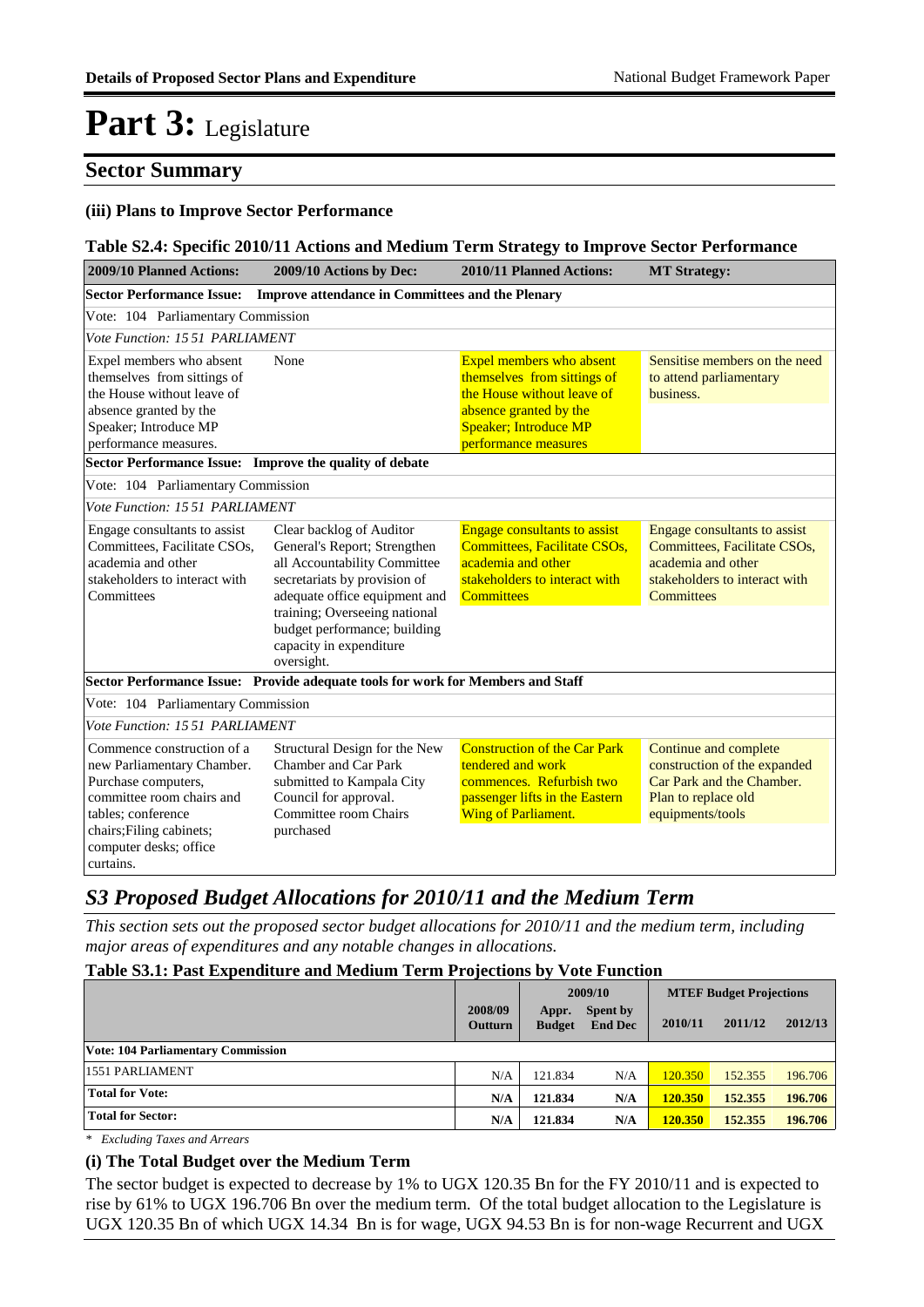### **Sector Summary**

#### 11.48 Bn is for Development.

#### **(ii) The major expenditure allocations in the sector**

The total allocation to this sector is allocated wholly to the Parliament of Uganda, which will amount to UGX 120.35 in FY2010/11. Under this Vote Function, the most significant component of expenditure are Allowances and Salaries for Members of Parliament, Committee activities, Travel Abroad, Pension (Government) Contribution and Rent for Bauman House.

#### **(iii) The major planned changes in resource allocations within the sector**

There is a reduction in the non-wage recurrent budget of the Legislature compared to the 2008/09 allocation because of two one-off expenditures which were incurred in that financial year, namely, payment of Pension Arrears and hosting of the African Parliamentary Union(APU) 53rd Session of the Executive Committee and the 31st Conference of African Parliamentary Union in November, 2008.

#### **Table S3.2: Major Changes in Sector Resource Allocation**

**Proposed changes in 2010/11 Allocations and Justification for proposed Changes in Expenditure and Outputs Outputs from those planned for in 2009/10: Vote: 104 Parliamentary Commission** *Change in Allocation (UShs Bn)* Output will not change since the increase in allocation was simply a streamlining measure. **47.410** The increased allocation is due to transfer of Wage funds to this output *which is the rightful place for it.* **Output: 15 51 04 Parliamentarian Welfare and Emoluments** *Vote Function:1504 PARLIAMENT Change in Allocation (UShs Bn) 3.719* The equipment to be purchased will result in better quality publication, efficient and effective broadcast of Parliamentary proceedings and easy movement from and into the building. **The increase in allocation is due to the planned purchase of expensive**  $\frac{3.719}{2.719}$  The increase in allocation is due to the planned purchase of expensive *equipment, namely, Lifts; Colour Printer and Recording/ Broadcasting equipment to assist operational capacity.* **Output: 15 51 77 Purchase of Specialised Machinery & Equipment** *Vote Function:1577 PARLIAMENT Change in Allocation (UShs Bn)* No change in outputs since placement of staff salary was simply rationalised *Increase in allocation is due to transfer of some Staff salary which had been placed under legislation.* **Output: 15 51 05 Parliament Support Services** *Vote Function:1505 PARLIAMENT Change in Allocation (UShs Bn)* Number of MPs representing Constituencies will increase by 17, hence the need for increased allocation. *The number of Constituencies will increase due to increase in the number of Districts.* **Output: 15 51 06 Constituency Development** *Vote Function:1506 PARLIAMENT Change in Allocation (UShs Bn) 0.701 Vehicle purchase necessary for the pool transport.* An additional 7 vehicles will be purchased with this additional resource. **Output: 15 51 75 Purchase of Motor Vehicles and Other Transport Equipment** *Vote Function:1575 PARLIAMENT Change in Allocation (UShs Bn) -0.387 One off purchases do not require additional budget.* Bulk purchase made in the previous financial year. **Output: 15 51 78 Purchase of Office and Residential Furniture and Fittings** *Vote Function:1578 PARLIAMENT Change in Allocation (UShs Bn) -4.952* Construction has never taken off despite annual allocation. <sup>4.952</sup> Allocation is adequate to finance mobilisation of Contractor to report on *site.* **Output: 15 51 72 Government Buildings and Administrative Infrastructure** *Vote Function:1572 PARLIAMENT* **Output: 15 51 01 Legislation** *Vote Function:1501 PARLIAMENT*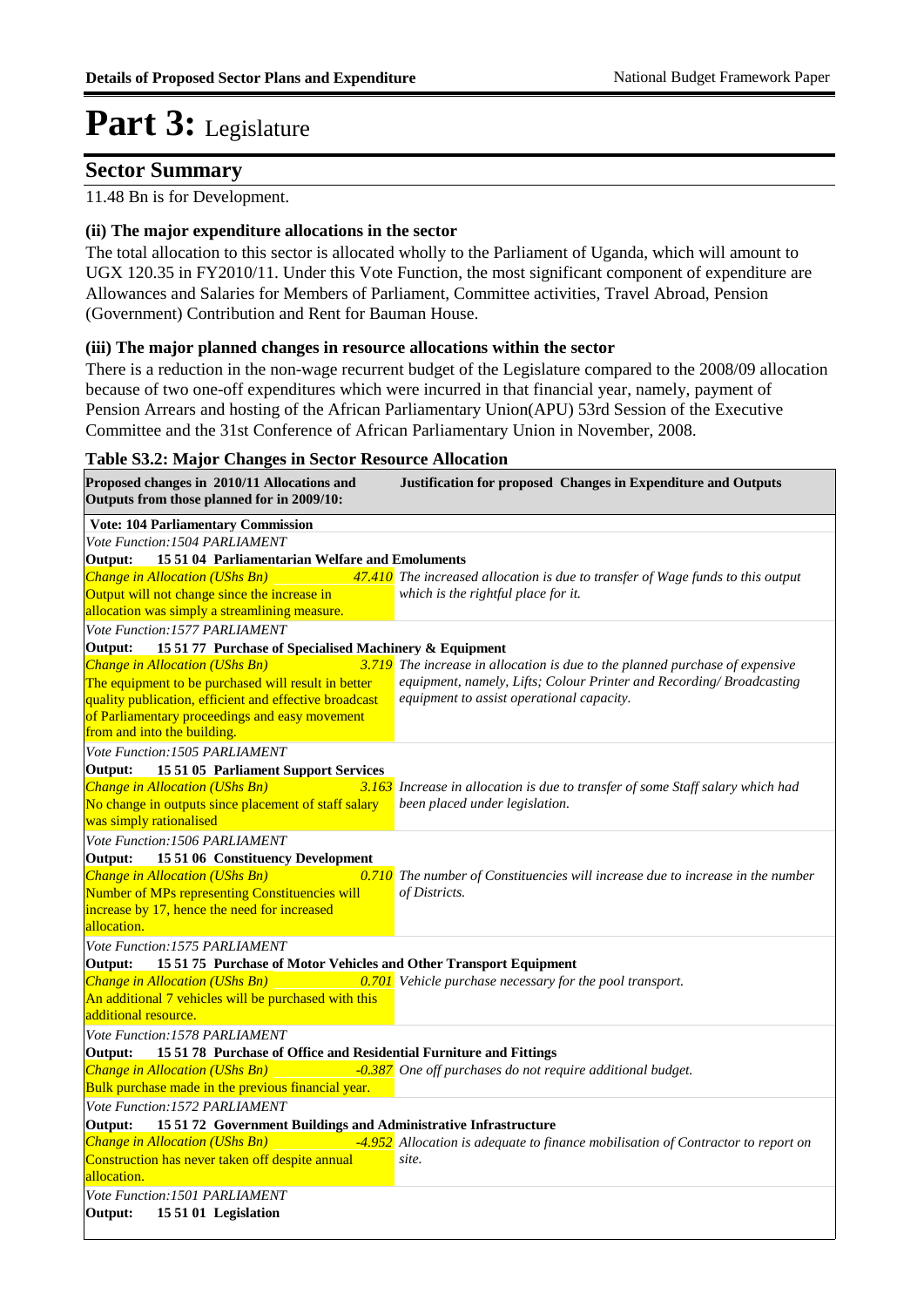### **Sector Summary**

| Proposed changes in 2010/11 Allocations and<br>Outputs from those planned for in 2009/10:                                                                                                                                  | <b>Justification for proposed Changes in Expenditure and Outputs</b>                                                                                                         |
|----------------------------------------------------------------------------------------------------------------------------------------------------------------------------------------------------------------------------|------------------------------------------------------------------------------------------------------------------------------------------------------------------------------|
| <b>Change in Allocation (UShs Bn)</b><br>Changes of allocation will not affect the level of                                                                                                                                | -16.496 Allocation reduced because funds for Wage was transferred to the relevant<br>output of Parliamentarian Welfare and Emolument                                         |
| output much either negatively or positively.                                                                                                                                                                               |                                                                                                                                                                              |
| Vote Function:1503 PARLIAMENT                                                                                                                                                                                              |                                                                                                                                                                              |
| <b>Output:</b> 15 51 03 Sessional Committee Services<br>The amount allocated is what is needed for logistical<br><b>facilitation and payment of allowances to Sessional</b><br>Committees.                                 | <b>Change in Allocation (UShs Bn)</b> $-17.489$ Allocation reduced because funds for Wage was transferred to the relevant<br>output of Parliamentarian Welfare and Emolument |
| <i>Vote Function:1502 PARLIAMENT</i>                                                                                                                                                                                       |                                                                                                                                                                              |
| <b>Output:</b> 15 51 02 Standing Committee Services<br><b>Change in Allocation (UShs Bn)</b><br>The amount allocated is what is needed for logistical<br>facilitation and payment of allowances to Standing<br>Committees. | -18.072 Allocation reduced because funds for Wage was transferred to the relevant<br>output of Parliamentarian Welfare and Emolument                                         |

## *S4: Sector Challenges for 2010/11 and the Medium Term*

*This section sets out key outputs in 2010/11 and the medium term which the sector has been unable to fund in its spending plans.*

The main challenge Parliament will have as we near 2011 will be poor attendance of Parliamentary business by Members. More effort will be channeled to the constituencies resulting in very poor attendance. Yet at the same time, there will be need to review electoral laws in the run-up to the General elections of 2011.The main challenge Parliament will have as we near 2011 will be poor attendance of Parliamentary business by Members. More effort will be channeled to the constituencies resulting in very poor attendance. Yet at the same time, there will be need to review electoral laws in the run-up to the General elections of 2011.

#### **Table S4.1: Additional Output Funding Requests**

### *S5: Details of Key Vote Function Outputs Planned for 2009/10*

*This table below sets out the key outputs under every vote function achieved in the first half of 2009/10 and planned for 2010/11.*

#### **Spending and Outputs Achieved by End Dec Approved Budget and Planned outputs Proposed Budget and Planned Outputs 2009/10** *Vote, Vote Function Key Output* **2010/11 Vote: 104 Parliamentary Commission** *Vote Function: 1551 PARLIAMENT* Legislation 25 Bills, 30 Motions expected to be passed, 20 Reports to be adopted, 35 Questions to be disposed, 48 Ministerial and other Statements to be disposed off and 6 Petitions expected to be concluded. Expected Expenditure Shs.19.03bn 12 Bills and 27 Motions passed; 30 Bills and 38 Motions passed; 17 Reports adopted; 26 Questions for Oral Answers responded to; 27 Ministerial and other Statements disposed; 14 Papers presented; 3 Petitions concluded. 26 Reports adopted and 36 Questions for Oral Answers disposed; 52 Ministerial and other Statements disposed off; 20 Papers presented and 6 **Petitions concluded** Output: 155101 *21.874 N/A 5.378 Output Cost Excluding Donor UShs Bn: 20.391 UShs Bn: 5.156 UShs Bn: 5.378 Output Cost: UShs Bn: UShs Bn: UShs Bn:*

#### **Table S5.1: Past and 2010/11 Planned Outputs from Sector Expenditures**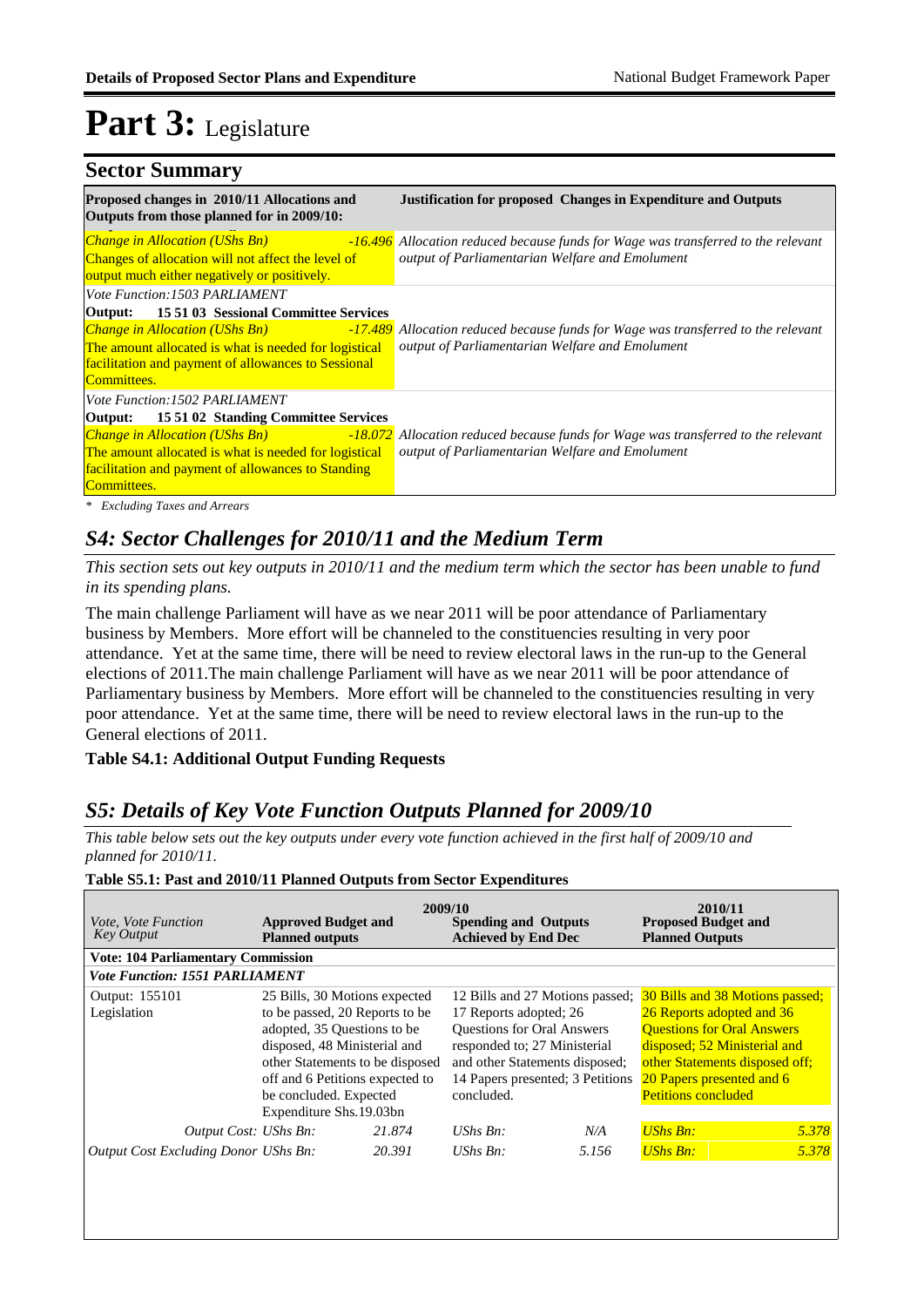## **Sector Summary**

| <i>Vote, Vote Function</i><br><b>Key Output</b>                                                                                                                                          | <b>Approved Budget and</b><br><b>Planned outputs</b>                                                                                                                                                 | 2009/10                                                                                                                                                                    | <b>Spending and Outputs</b><br><b>Achieved by End Dec</b>                                                                       |                                                                                                                               | 2010/11<br><b>Proposed Budget and</b><br><b>Planned Outputs</b>                                                                                                                                                                  |        |
|------------------------------------------------------------------------------------------------------------------------------------------------------------------------------------------|------------------------------------------------------------------------------------------------------------------------------------------------------------------------------------------------------|----------------------------------------------------------------------------------------------------------------------------------------------------------------------------|---------------------------------------------------------------------------------------------------------------------------------|-------------------------------------------------------------------------------------------------------------------------------|----------------------------------------------------------------------------------------------------------------------------------------------------------------------------------------------------------------------------------|--------|
| Output: 155102<br>Standing Committee Services adopted and passed and 20                                                                                                                  | 280 Meetings, 19 Reports to be<br>Field Visits to be conducted.<br>Expected expenditure<br>Shs18.806bn                                                                                               |                                                                                                                                                                            | 290 Meetings; 44 Reports; 41<br>Field visits; 5 Public Hearings;<br>16 Travels Abroad.                                          |                                                                                                                               | 480 Meetings; 60 Reports; 65<br><b>Field visits; 10 Public Hearings</b>                                                                                                                                                          |        |
| Output Cost: UShs Bn:                                                                                                                                                                    |                                                                                                                                                                                                      | 20.191                                                                                                                                                                     | $UShs Bn$ :                                                                                                                     | 2.205                                                                                                                         | <b>UShs Bn:</b>                                                                                                                                                                                                                  | 2.119  |
| Output: 155103<br><b>Sessional Committee</b><br>Services                                                                                                                                 | 460 Meetings, 38 Reports<br>expected to be passed and<br>adopted respectively and 20<br>Field Visits to be conducted.<br>Expected expenditure<br>Shs.18.806bn.                                       |                                                                                                                                                                            | 314 Meetings; 53 Reports; 91<br>Field visits; 14 Public Hearings;<br>20 Travels Abroad.                                         |                                                                                                                               | 520 Meetings; 73 Reports; 110<br><b>Field visits; 20 Public Hearings</b>                                                                                                                                                         |        |
| Output Cost: UShs Bn:                                                                                                                                                                    |                                                                                                                                                                                                      | 20.191                                                                                                                                                                     | $UShs Bn$ :                                                                                                                     | 0.000                                                                                                                         | <b>UShs Bn:</b>                                                                                                                                                                                                                  | 2.702  |
| Output: 155104<br>Parliamentarian Welfare and<br>Emoluments                                                                                                                              | 332 MPs to receive monthly<br>Salaries and Allowances, 259<br>MP <sub>s</sub> to receive Medical<br>facilitations once a year and 290<br>MPs to travel Abroad. Expected<br>Expenditure Shs.19.036bn. |                                                                                                                                                                            | 332 MPs paid salaries and<br>allowances monthly; 259 MPs<br>paid medical allowance and 175<br>MPs facilitated to travel abroad. |                                                                                                                               | 344 MPs to be paid salaries and<br>allowances monthly; 344 MPs<br>to be given Medical facilitation<br>once a year and whenever a<br>member is authorized to be<br>treated abroad; 300 MPs to be<br>facilitated to travel abroad. |        |
| Output Cost: UShs Bn:                                                                                                                                                                    |                                                                                                                                                                                                      | 25.732                                                                                                                                                                     | UShs Bn:                                                                                                                        | 35.333                                                                                                                        | <b>UShs Bn:</b>                                                                                                                                                                                                                  | 73.142 |
| Output: 155105<br>740 Meetings to be organised,<br><b>Parliament Support Services</b><br>57 Reports drafted and 42 Field<br>Visits to be organised. Expected<br>expenditure Shs21.026bn. |                                                                                                                                                                                                      | 604 Meetings organised; 97<br>Reports drafted; 132 Field visits<br>arranged; 175 and 87 Travels<br>Abroad arranged for Members<br>of Parliament and Staff<br>respectively. |                                                                                                                                 | 1000 meetings to be organised;<br>133 reports to be drafted; 175<br>field visits to be arranged; 30<br><b>Public Hearings</b> |                                                                                                                                                                                                                                  |        |
| Output Cost: UShs Bn:                                                                                                                                                                    |                                                                                                                                                                                                      | 22.367                                                                                                                                                                     | UShs Bn:                                                                                                                        | 10.943                                                                                                                        | <b>UShs Bn:</b>                                                                                                                                                                                                                  | 25.530 |
| Output: 155106<br><b>Constituency Development</b>                                                                                                                                        | <b>Constituency Development</b><br>Facilitation paid to 319<br>Members of Parliament<br>representing constituencies.                                                                                 |                                                                                                                                                                            | 265 MPs paid Constituency<br>Development Facilitation.                                                                          |                                                                                                                               | 336 Members of Parliament<br>representing Constituencies<br>paid Constituency Development<br><b>Facilitation.</b>                                                                                                                |        |
| Output Cost: UShs Bn:                                                                                                                                                                    |                                                                                                                                                                                                      | 2.650                                                                                                                                                                      | $UShs Bn$ :                                                                                                                     | 2.634                                                                                                                         | <b>UShs Bn:</b>                                                                                                                                                                                                                  | 3.360  |
| Output: 155172<br>Government Buildings and<br>Administrative Infrastructure                                                                                                              | Structural design for new<br>chamber/carpark                                                                                                                                                         |                                                                                                                                                                            | Structural design for new<br>Parliamentary Chamber and<br>expanded Car park approved.                                           |                                                                                                                               | <b>Expanded Car Park at</b><br>Parliament.                                                                                                                                                                                       |        |
| Output Cost: UShs Bn:                                                                                                                                                                    |                                                                                                                                                                                                      | 7.083                                                                                                                                                                      | UShs Bn:                                                                                                                        | 0.000                                                                                                                         | <b>UShs Bn:</b>                                                                                                                                                                                                                  | 2.131  |
| Output: 155175<br><b>Purchase of Motor Vehicles</b><br>and Other Transport<br>Equipment                                                                                                  | 5 Vehicles Purchased                                                                                                                                                                                 |                                                                                                                                                                            | 4 vehicles purchased.                                                                                                           |                                                                                                                               | 12 vehicles purchased.                                                                                                                                                                                                           |        |
| Output Cost: UShs Bn:                                                                                                                                                                    |                                                                                                                                                                                                      | 0.703                                                                                                                                                                      | UShs Bn:                                                                                                                        | 0.624                                                                                                                         | <b>UShs Bn:</b>                                                                                                                                                                                                                  | 1.404  |
| Output: 155176<br>Purchase of Office and ICT<br>Equipment, including<br>Software                                                                                                         | 15 PCs and 5 laser printers.                                                                                                                                                                         |                                                                                                                                                                            | None                                                                                                                            |                                                                                                                               | 28 PCs; 1 Data server; 16<br><b>Laptops and 6 Software</b><br>purchased.                                                                                                                                                         |        |
| Output Cost: UShs Bn:                                                                                                                                                                    |                                                                                                                                                                                                      | 0.029                                                                                                                                                                      | $UShs Bn$ :                                                                                                                     | 0.000                                                                                                                         | <b>UShs Bn:</b>                                                                                                                                                                                                                  | 0.237  |
|                                                                                                                                                                                          |                                                                                                                                                                                                      |                                                                                                                                                                            |                                                                                                                                 |                                                                                                                               |                                                                                                                                                                                                                                  |        |